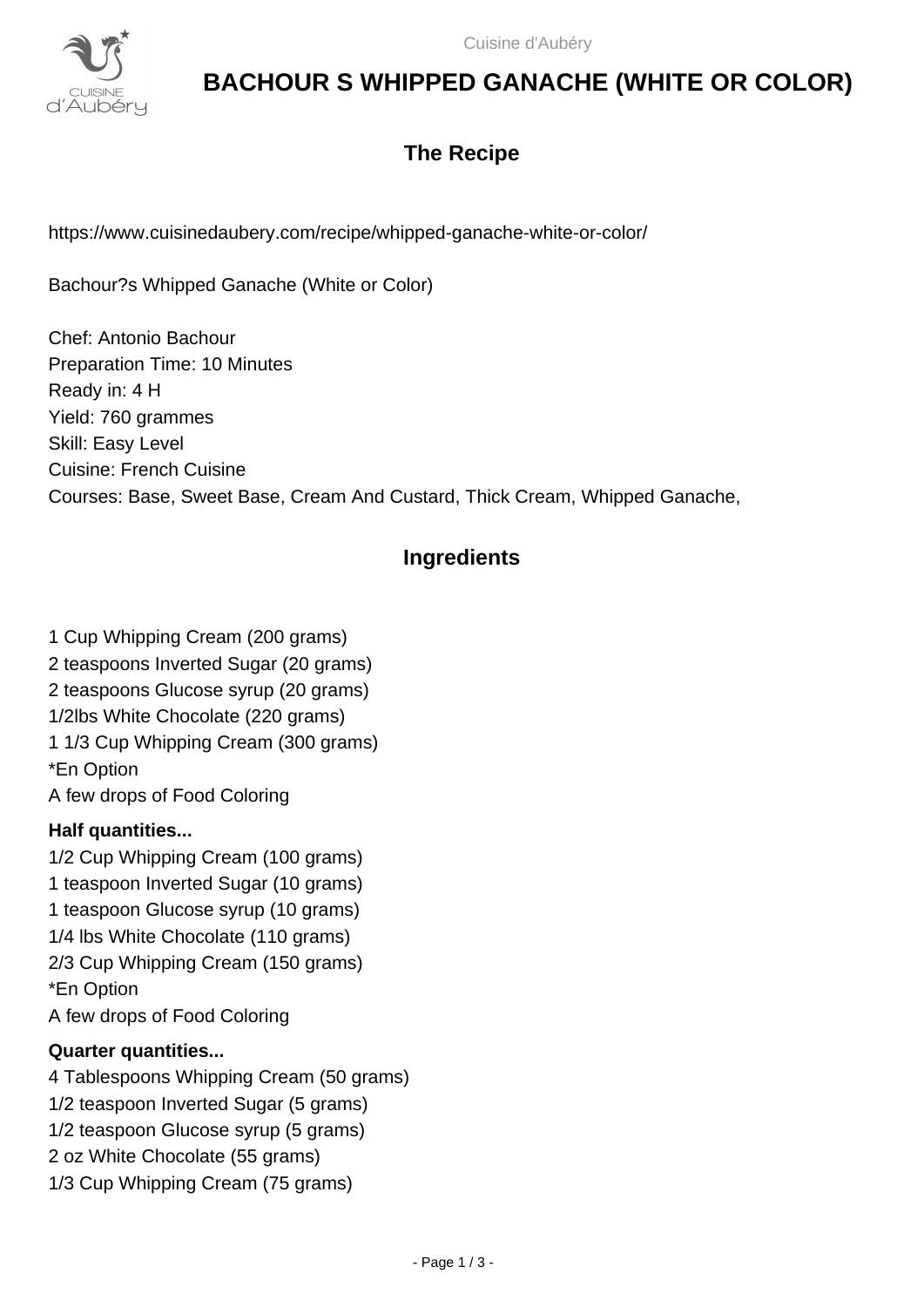

# **BACHOUR S WHIPPED GANACHE (WHITE OR COLOR)**

\*En Option A few drops of Food Coloring

### **Steps**

- 1. Right away, refrigerate the second Whipping Cream (1 1/3 Cup or 300 g) (we will use it later)
- 2. We are using tow separate bowls of cream, in order to chill the batter, we will see this later...
- 3. Place the Whipping Cream (1 Cup or 200 g) in a saucepan and add in the Inverted Sugar (2 teaspoons or 20 g) and the Glucose syrup (2 teaspoons or 20 g)
- 4. Inverted Sugar is not always easy to find... You may substitute with Light Corn Syrup or even **Honey**
- 5. Same with the Glucose syrup : you may substitute with Light Corn Syrup
- 6. If you live in the Los Angeles area, I find my Inverted Sugar at Jane's Cake & Chocolate Supply : Jane's Cake & Chocolate Supply 645 Foothill Blvd La Cañada Flintridge, CA 91011 USA
- 7. Bring the cream to a boil and then pour onto the bowl with the White Chocolate ( 1/2lbs or 220 g)
- 8. The chocolate will melt faster if you chopped it
- 9. Wait 2 minutes without stirring
- 10. With a a wire whip, stir slowly
- 11. If you notice some bits of chocolate that don't see to melt, you may mix with an immersion blender (sometimes called 'hand blender')

### **Color?**

- 12. If you want to add Food Coloring, do it now...
- 13. If you want a white cream, you may skip this step

### **Flavor?**

14. Sometimes, you want to add flavor to your cream

15. The trick is to add an ingredient that will not "deteriorate" the ganache texture. You want to avoid liquids for instance

16. I recommend adding : zests (lemon, orange), a pistachio paste, an almond paste, (here), or a powder (cocoa powder for instance)

17. If you want to add a liquid, add only a tablespoon, otherwise you may end up with a batter that is too liquid, and you won't be able to whip it

18. You may now add the Whipping Cream (1 1/3 Cup or 300 g) that you had previously chilled

19. The temperature drops

### **Chill down**

20. Refrigerate for at least 4 hours (you cannot whip a cream if it's not chilled)